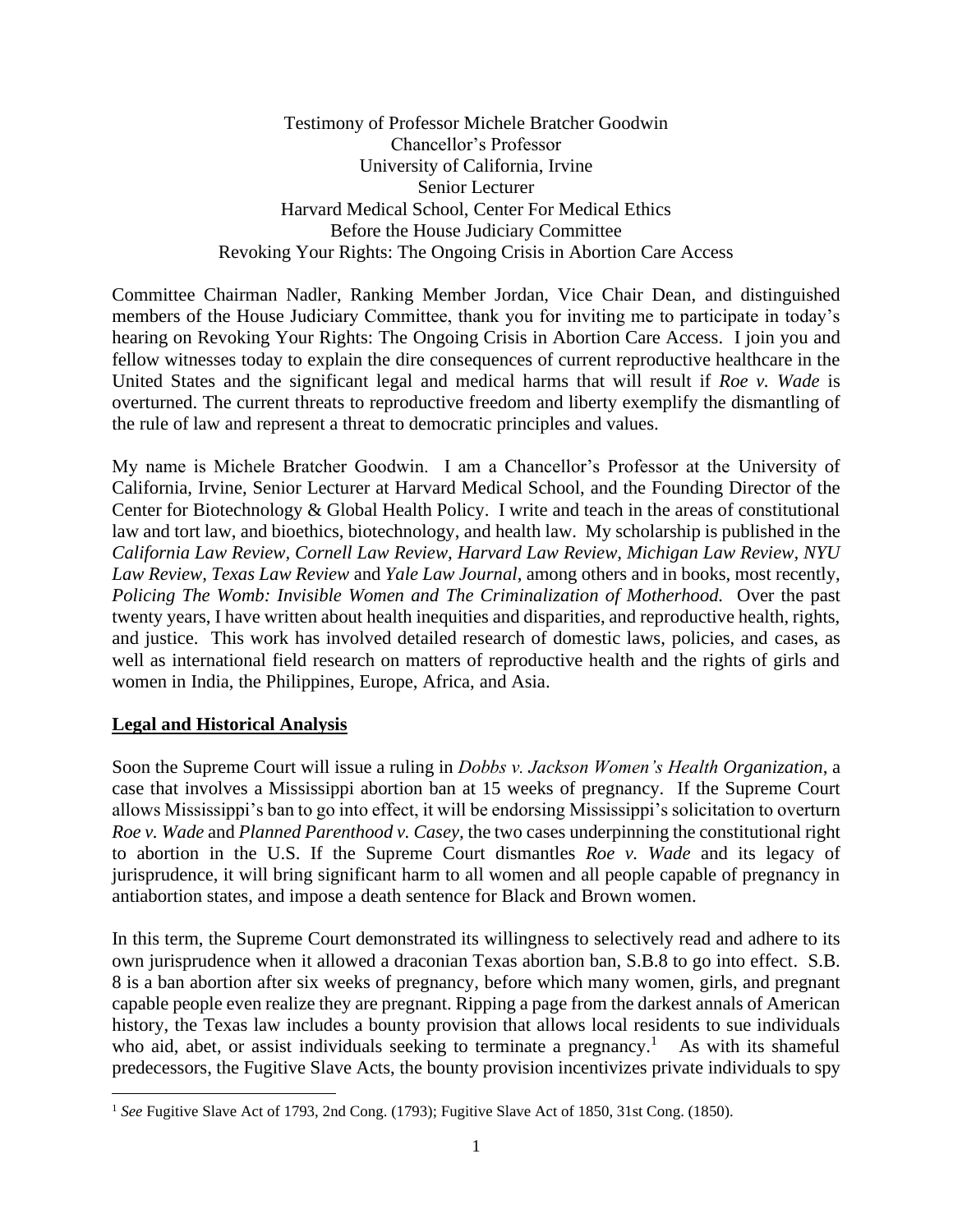upon, surveille, and interfere with individuals asserting fundamental human and constitutional rights such as bodily autonomy, privacy, and freedom.

Similar to Texas's S.B. 8 law, Mississippi's ban provides no exceptions for cases of rape or incest. Stripping away these exceptions and forcing abortion providers to close their doors exposes the illogic and cruel political nature of these bans, which showcase the dismantling of democratic norms and principles. S.B. 8 has already caused irreparable harm to the people of Texas, the effective of which will only be exacerbated if Mississippi's ban is upheld and *Roe* and *Casey* are overturned. Two dozen states will likely respond with bans, some that "trigger" if *Roe* is overturned, that will gut reproductive freedoms in those states entirely or by significant degree.

When states coerce and force women, girls, and people with the capacity for pregnancy to remain pregnant against their will, they create human chattel and incubators of them. By doing so, state lawmakers force their bodies into the service of state interests. In the end, they are coerced to fulfill the private fascinations of lawmakers whose personal interests and religious beliefs become impermissibly entangled and intertwined in their service to the state. There is a cruel irony to this, buttressed on one end by the abolition of human slavery in the U.S., and on the other end, the repeal of draft laws that forced young men to surrender their bodies to the state in order to protect our nation. Today, Texas, Mississippi, and states with "trigger" bans make clear that the essences of chattel bondage and the draft have returned, but only for women, girls, and pregnant capable people.

It was no secret the grave sexual harms and predations that Black girls and women experienced during chattel slavery, including forced reproduction under the most shameful and brutal circumstances. The writings of Harriet Jacobs,<sup>2</sup> Frederick Douglass,<sup>3</sup> W.E.B DuBois,<sup>4</sup> and even the receipts archived by President Thomas Jefferson<sup>5</sup> reveal the barbarism found in exploiting Black girls and women's reproduction for the interests of others rather than their own.

Since 1865, the Congress of the United States has considered the question of Black women's freedom from coercion and condemned bodily exploitation. The specific text of the Thirteenth Amendment that abolished slavery reads "Neither slavery nor involuntary servitude… shall exist within the United States, or any place subject to their jurisdiction."<sup>6</sup> Lawmakers were neither naïve to the sexual exploitation and forced pregnancies of Black women nor intended that only Black men would become freed from the bowels of slavery. In short, the originalist meaning of the Thirteenth Amendment applied equally to Black women as Black men.

Not satisfied by the Thirteenth Amendment alone making the strong case for Black people's liberty and freedom, including that of Black women and not limited to that of Black men, Congress followed in 1868 with the ratification of the Fourteenth Amendment. Textualists will find that its very first sentence states, "All persons born or naturalized in the United States …are citizens of

<sup>2</sup> *See* HARRIET JACOBS, INCIDENTS IN THE LIFE OF A SLAVE GIRL (1861) (recording the sexual threats and

exploitation that she experienced even as a pre-teen girl by the family that owned her).

<sup>3</sup> *See* FREDERICK DOUGLASS, LIFE AND TIMES OF FREDERICK DOUGLASS (1966).

<sup>4</sup> *See* W.E.B. DUBOIS, BLACK RECONSTRUCTION IN AMERICA, 1860-1880 (August Meier ed. 1985) (1935).

<sup>5</sup> Thomas Jefferson to John W. Eppes (June 30, 1820), *in* THOMAS JEFFERSON'S FARM BOOK: WITH COMMENTARY AND RELEVANT EXTRACTS FROM OTHER WRITINGS (Edwin Morris Betts ed., 1953).

<sup>6</sup> U.S. CONST. amend. XIII.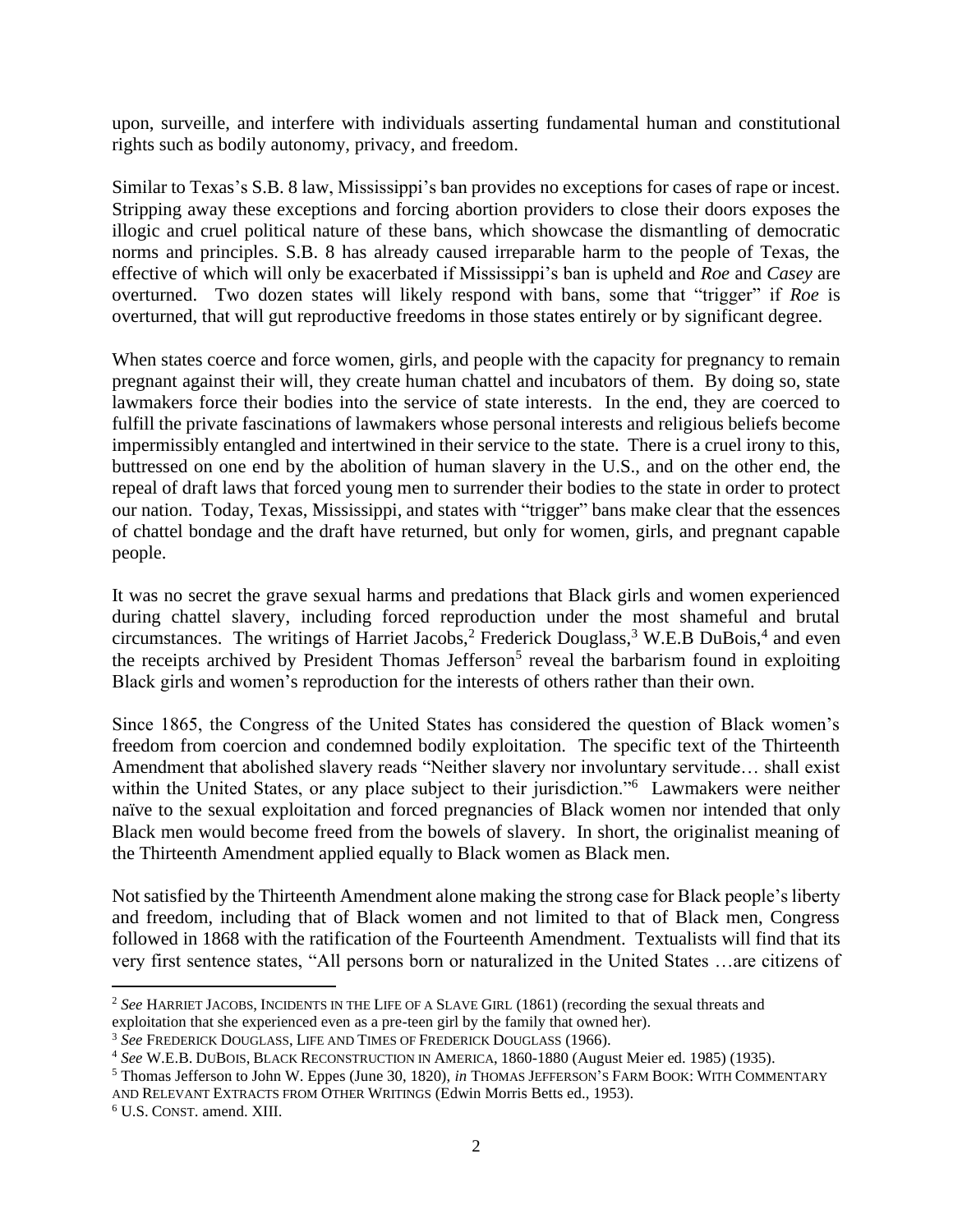the United States and of the State wherein they reside."<sup>7</sup> Neither the Fourteenth Amendment nor any other article or amendment in the US. Constitution makes reference to fetuses, embryos, or "unborn children."

Notably, the Fourteenth Amendment further secures the liberty interests of Black women who had been subjected to cruelties inflicted on them physically, reproductively, and psychologically. To further aid them in being freed from the barbaric bondages of human enslavement. Congress declared that no state shall "deprive any person of life, liberty, or property, without due process of  $law...$ ".<sup>8</sup>

Clearly, the Thirteenth and Fourteenth Amendments were not intended only for Black men in text, practice, or enforcement. Legal history demonstrates Congress did not intend that Black women would remain in the confines of human slavery. But time and again, the judiciary has overlooked this text and its application to all women and especially Black women on matters of reproductive health, rights, and justice.

## **Impact of Abortion Bans and Restrictions**

Both the Texas and Mississippi bills emerge from male dominant legislatures that pay little attention to keeping women and girls alive during pregnancy in their states. Sadly, as history shows, the Texas and Mississippi of old, are also the Texas and Mississippi of today—states whose legacies of resistance to the equality and freedom of Black and Brown women linger today. It continues to be the case that Black women are rendered invisible and dispensable in states that historically and legislatively have shown little regard for their lives. Black women are the canaries in the coalmine, and this period marks the New Jane Crow.

Simply put, in these states, women and girls cannot trust lawmakers with their lives and state and national health data explain why. For example, in the past decade with the chilling rise of extremism in American state legislatures, buttressed by the former president's alarming promise to only nominate antiabortion judges, a dramatic proliferation in antiabortion legislation in the United States has coincided with this nation becoming the deadliest in the "developed world" to be pregnant and attempt to give birth. This crisis in America affects all women, girls, and people of reproductive age and capacity. Yet, this crisis does not affect all women equally. For Black women, they are 3.5 times more likely to die due to maternal mortality than their white counterparts.<sup>9</sup> Notably, that is the national average. In states such as Mississippi and Louisiana, these disparities horrifically compound and multiply.<sup>10</sup>

<sup>7</sup> U.S. CONST. amend. XIV.

<sup>8</sup> *Id.* 

<sup>9</sup> *See* News Release, Nat'l Insts. of Health, NIH-funded study highlights stark racial disparities in maternal deaths (Aug. 12, 2021), [https://www.nih.gov/news-events/news-releases/nih-funded-study-highlights-stark-racial](https://www.nih.gov/news-events/news-releases/nih-funded-study-highlights-stark-racial-disparities-maternal-deaths)[disparities-maternal-deaths.](https://www.nih.gov/news-events/news-releases/nih-funded-study-highlights-stark-racial-disparities-maternal-deaths) 

<sup>10</sup> *2019 Health of Women and Children Report – Public Health Impact: Maternal Mortality*, AMERICA'S HEALTH RANKINGS UNITED HEALTH FOUND.[, https://www.americashealthrankings.org/explore/health-of-women-and](https://www.americashealthrankings.org/explore/health-of-women-and-children/measure/maternal_mortality_a/state/ALL?edition-year=2019)[children/measure/maternal\\_mortality\\_a/state/ALL?edition-year=2019](https://www.americashealthrankings.org/explore/health-of-women-and-children/measure/maternal_mortality_a/state/ALL?edition-year=2019) (last visited May 13, 2022).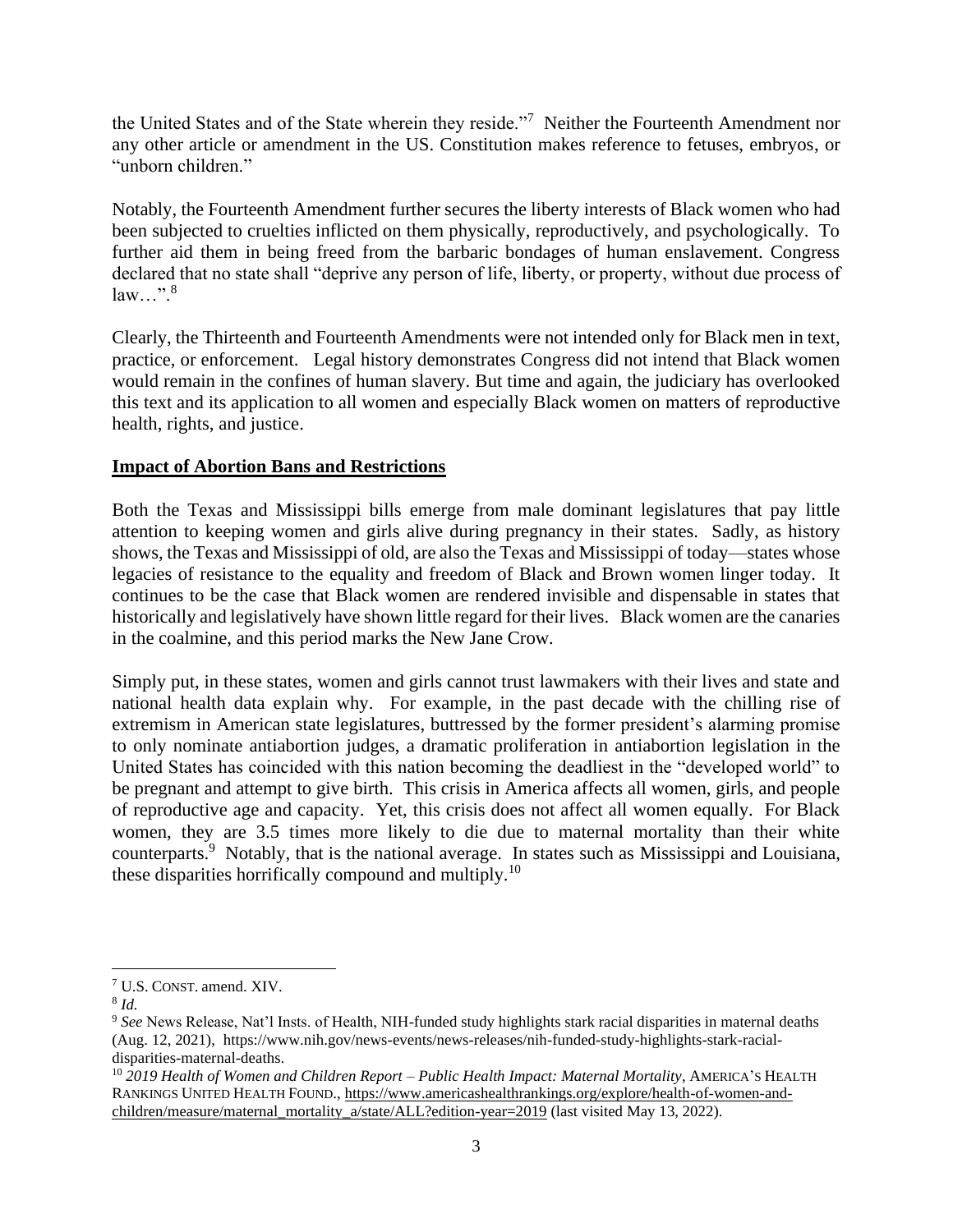Thus, despite claims to the contrary, banning abortion will not help Black women. In fact, the opposite will occur. Many will die. It is no coincidence that the states with the highest maternal mortality rates also lead the nation in antiabortion legislation.<sup>11</sup>

Currently, the United States ranks  $55<sup>th</sup>$  globally in the rate of maternal mortality.<sup>12</sup> Rather than being in the company of peers such as Germany, France, Spain, or England, the United States ranks alongside Saudi Arabia, Bosnia, and Russia, nations marked by the oppression of women, violations of fundamental human rights, and in the case of Bosnia "the worst genocide in Europe since the second world war."<sup>13</sup> Nations where women have been stoned to death, <sup>14</sup> received public lashings, and experienced the cruelest sexual violations.<sup>15</sup> This is the company that the United States now keeps on matters of women's reproductive health and affairs. A review of data collected the United States Central Intelligence Agency provides evidence that it is safer to be pregnant and give birth in Iran, Tajikistan, and Bahrain than in the United States.<sup>16</sup>

This is particularly stunning given that women are fourteen times more likely to die by carrying a pregnancy to term than by having an abortion.<sup>17</sup> In Mississippi, a woman is 118 times more likely to die by carrying a pregnancy to term than by having an abortion.<sup>18</sup> According to the Mississippi Maternal Mortality Report,<sup>19</sup> Black women accounted for "nearly 80% of pregnancy-related cardiac deaths" in that state.<sup>20</sup> At present, there is only one clinic in the entire state of Mississippi to serve a population of 1.538 million women that might need to terminate a pregnancy.<sup>21</sup> Given this, when Mississippi Attorney General Lynn Fitch defended the law, stating that "the Mississippi

[3337297/Saudi-Arabia-sentences-married-maid-death-stoning-adultery-man-slept-escape-100-lashes.html.](https://www.dailymail.co.uk/news/article-3337297/Saudi-Arabia-sentences-married-maid-death-stoning-adultery-man-slept-escape-100-lashes.html) <sup>15</sup> Jerome Socolovsky, *Bosnian 'Rape Camp' Survivors Testify in The Hague*, WOMEN'S ENEWS(July 19, 2000), [https://womensenews.org/2000/07/bosnian-rape-camp-survivors-testify-the-hague/.](https://womensenews.org/2000/07/bosnian-rape-camp-survivors-testify-the-hague/)

 $11$  *Id.* 

<sup>12</sup> *World Factbook: Country Comparisons – Maternal Mortality Ratio*, CENT. INTELLIGENCE AGENCY, [https://www.cia.gov/the-world-factbook/field/maternal-mortality-ratio/country-comparison.](https://www.cia.gov/the-world-factbook/field/maternal-mortality-ratio/country-comparison)

<sup>&</sup>lt;sup>13</sup> Kim Willsher, *How the "Hanging Woman' Revealed Truth of Bosnia's Mass Killer*, THE GUARDIAN (June 13, 2021), [https://www.theguardian.com/world/2021/jun/13/how-the-hanging-woman-revealed-truth-of-bosnias-mass](https://www.theguardian.com/world/2021/jun/13/how-the-hanging-woman-revealed-truth-of-bosnias-mass-killer)[killer.](https://www.theguardian.com/world/2021/jun/13/how-the-hanging-woman-revealed-truth-of-bosnias-mass-killer)

<sup>&</sup>lt;sup>14</sup> Sophie Jane Evans, Saudi Arabia Sentences Maid to Death By Stoning For Adultery—But the Man She Slept with *Will Escape with 100 Lashes*, DAILY MAIL(Nov. 28, 2015), [https://www.dailymail.co.uk/news/article-](https://www.dailymail.co.uk/news/article-3337297/Saudi-Arabia-sentences-married-maid-death-stoning-adultery-man-slept-escape-100-lashes.html)

<sup>16</sup> *World Factbook: Country Comparisons – Maternal Mortality Ratio*, CENT. INTELLIGENCE AGENCY, [https://www.cia.gov/the-world-factbook/field/maternal-mortality-ratio/country-comparison.](https://www.cia.gov/the-world-factbook/field/maternal-mortality-ratio/country-comparison)

<sup>17</sup> *See, e.g.*, Elizabeth G. Raymond et. al., *The Comparative Safety of Legal Induced Abortion and Childbirth in the United States,* 119 OBSTETRICS & GYNECOLOGY 215 (2012).

<sup>&</sup>lt;sup>18</sup> In Mississippi, between 2013-2016, the pregnancy-related mortality ratio for Black women was 51.9 deaths per 100,000 live births, nearly three times the White ratio of 18.9. The national legal induced abortion case-fatality rate for 2013–2017 was 0.44 legal induced abortion-related deaths per 100,000 reported legal abortions. MISS. STATE DEP'T OF HEALTH, MISS. MATERNAL MORTALITY REPORT 2013-2016 (Apr. 2019),

[https://msdh.ms.gov/msdhsite/\\_static/resources/8127.pdf;](https://msdh.ms.gov/msdhsite/_static/resources/8127.pdf) Katherine Kortsmit et al., *Abortion Surveillance—United States, 2018*, 69 MMWR SURVEILLANCE SUMMARIES 1 (Nov. 2020),

https://www.cdc.gov/mmwr/volumes/69/ss/pdfs/ss6907a1-H.pdf.

<sup>19</sup> MISS. STATE DEP'T OF HEALTH, MISS. MATERNAL MORTALITY REPORT 2013-2016 (2019),

https://msdh.ms.gov/msdhsite/\_static/resources/8127.pdf.

 $^{20}$   $\tilde{I}$ *d*.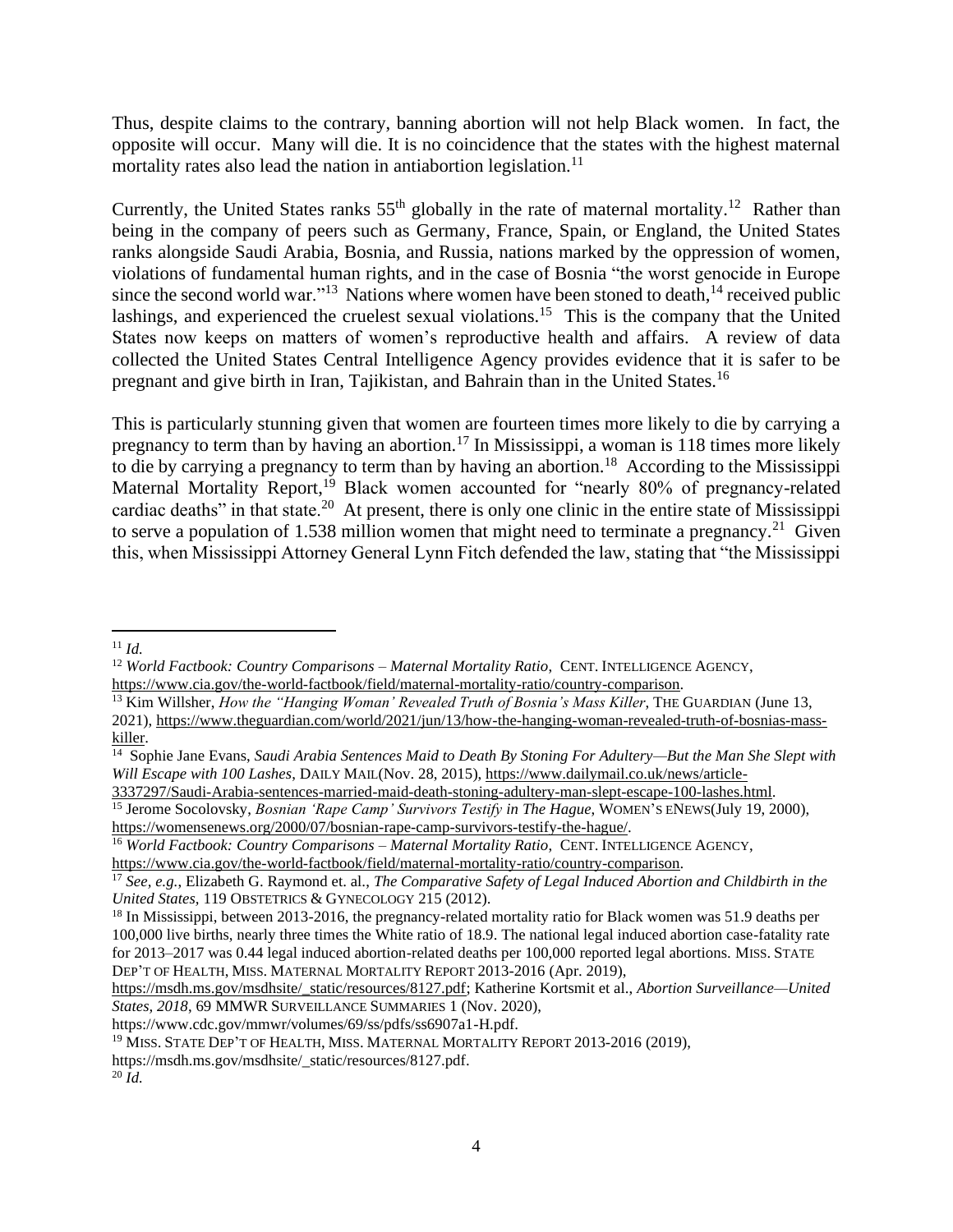Legislature enacted this law …to promote women's health and preserve the dignity and sanctity of life,"<sup>22</sup> one must ask, whose lives matter in Mississippi?

According to the Texas Observer in 2017, Texas' maternal mortality was the "worst in the developed world," even while it was noted that the grave rates of death in that state after severe attacks on abortion access was "shrugged off by lawmakers."<sup>23</sup> Texas competes with Mississippi and Louisiana as being the most dangerous places in the developing world for a woman to be pregnant. Louisiana has the worst maternal mortality rate (2013-2017, most recent for all states) among states at 72.0 deaths per every 100,000 live births, nearly two and a half times higher than the national average.<sup>24</sup> No word better describes the toxic mixture of antiabortion and maternal mortality than devastation—already felt in Tennessee,<sup>25</sup> Wyoming,<sup>26</sup> Kentucky,<sup>27</sup> and other states. This is an active problem, the maternal mortality rate in the United States is worse than it was in 2019.<sup>28</sup>

Research shows that being denied an abortion has serious consequences for a woman's well-being and financial security. According to The Turnaway Study, being denied an abortion results in "an almost four-fold increase in odds that a woman's household income is below the Federal Poverty Level compared to those who receive an abortion."<sup>29</sup> Women denied abortion care are also at increased risk of experiencing ongoing financial distress, including rising debt and eviction proceedings. Many of the states with "trigger" bans that will go into effect if *Roe v. Wade* is overturned already have disproportionately high poverty rates.

Across the United States, women of color experience the intergenerational burn of policies and practices that result in unequal wages, inequitable living conditions, the economic strains of childcare, and the inability to afford basic necessities for their families. For example, in North Dakota, Native American/ Alaska Native people are nearly four times more likely to live in poverty than White people.<sup>30</sup> One third of the Native American/ Alaska Native population in North Dakota live in poverty.<sup>31</sup> In South Dakota, Hispanic people are over five and a half times more likely to

 $31$  *Id.* 

<sup>&</sup>lt;sup>22</sup> Lawrence Hurley, *U.S. Supreme Court Takes Up Major Challenge To Abortion Rights, REUTERS (May 17, 2021),* [https://www.r](https://www/)euters.com/world/us/us-supreme-court-takes-up-case-that-could-limit-abortion-rights-2021-05-17/. <sup>23</sup> Sophie Novack, *Texas' Maternal Mortality Rate: Worst in Developed World, Shrugged Off By Lawmakers*, TEX. OBSERVER (June 5, 2017), [https://www.texasobserver.org/texas-worst-maternal-mortality-rate-developed-world](https://www.texasobserver.org/texas-worst-maternal-mortality-rate-developed-world-lawmakers-priorities/)[lawmakers-priorities/.](https://www.texasobserver.org/texas-worst-maternal-mortality-rate-developed-world-lawmakers-priorities/)

<sup>24</sup> *2019 Health of Women and Children Report – Public Health Impact: Maternal Mortality*, AMERICA'S HEALTH RANKINGS UNITED HEALTH FOUND.[, https://www.americashealthrankings.org/explore/health-of-women-and](https://www.americashealthrankings.org/explore/health-of-women-and-children/measure/maternal_mortality_a/state/ALL?edition-year=2019)[children/measure/maternal\\_mortality\\_a/state/ALL?edition-year=2019](https://www.americashealthrankings.org/explore/health-of-women-and-children/measure/maternal_mortality_a/state/ALL?edition-year=2019) (last visited May 13, 2022).

 $\overline{\frac{25}{}}$ *Id.* 

<sup>26</sup> *Id.* 

 $^{27}$  *Id.* 

<sup>&</sup>lt;sup>28</sup> Donna L. Hoyert, *Maternal Mortality Rates in the United States, 2020*, NCHS HEALTH E-STATS (Feb. 2022), [https://stacks.cdc.gov/view/cdc/113967.](https://stacks.cdc.gov/view/cdc/113967)

<sup>29</sup> *The Harms of Denying a Woman a Wanted Abortion: Findings from the Turnaway Study*, ANSIRH, https://sixrepro.org/wp-content/uploads/2020/10/The-Harms-of-Denying-a-Woman-a-Wanted-Abortion-Findingsfrom-the-Turnaway-Study.pdf.

<sup>30</sup> *State Health Facts - Poverty Rate by Race/Ethnicity (CPS) Timeframe: 2020*, KAISER FAMILY FOUND., [https://www.kff.org/other/state-indicator/poverty-rate-by-race-ethnicity-](https://www.kff.org/other/state-indicator/poverty-rate-by-race-ethnicity-cps/?currentTimeframe=0&sortModel=%7B%22colId%22:%22Location%22,%22sort%22:%22asc%22%7D)

[cps/?currentTimeframe=0&sortModel=%7B%22colId%22:%22Location%22,%22sort%22:%22asc%22%7D](https://www.kff.org/other/state-indicator/poverty-rate-by-race-ethnicity-cps/?currentTimeframe=0&sortModel=%7B%22colId%22:%22Location%22,%22sort%22:%22asc%22%7D) (last visited May 14, 2022).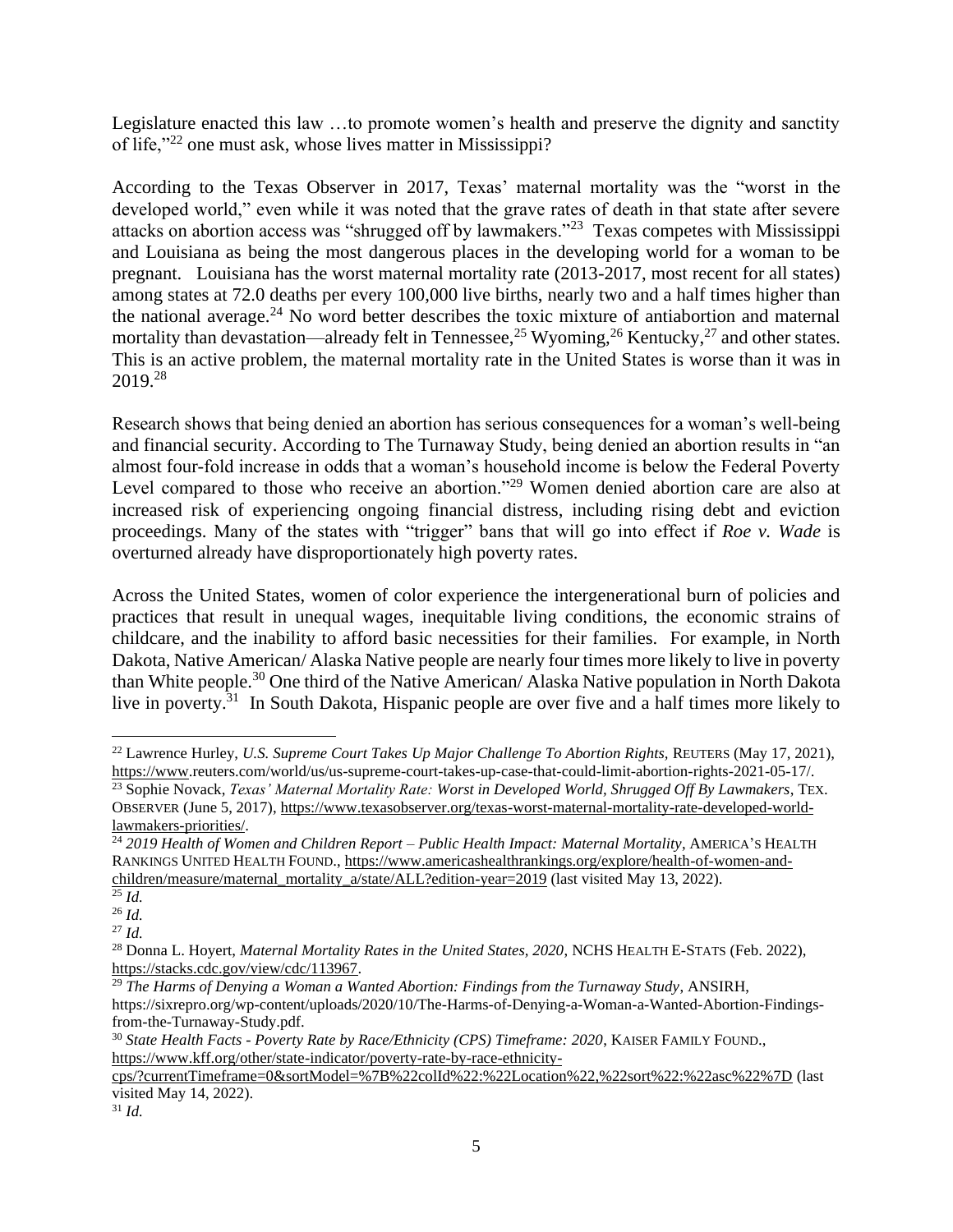live in poverty than White people and Native American/ Alaska Native people are eleven times more likely to live in poverty than White people, with nearly 60% of the Native American/ Alaska Native population living in poverty.<sup>32</sup> In Kentucky, Black people are nearly three times more likely to live in poverty than White people.<sup>33</sup> In Louisiana, the state with the highest maternal mortality rate, Black and Hispanic/Latinx people are nearly two and a half times more likely to live in poverty than White people.<sup>34</sup>

In light of the foregoing, Congress must be vigilant in protecting the fundamental reproductive freedoms of all Americans and especially women, girls, and people capable of reproduction. It is clear already that the impacts of abortion bans are not equally felt or experienced in the U.S. Abortion bans and restrictions create significant burdens and barriers for people seeking care and disproportionately impact communities that already experience higher rates of maternal mortality and poverty due to systemic racism and misogyny.

Moreover, the dismantling of *Roe v. Wade* will foreshadow threats to contraceptive access, bans on sex education in schools, attacks on LGBTQ rights, marriage equality for LGBTQ couples, and discrimination related to who may adopt. And the right to abortion recognized in *Roe* is firmly grounded in the liberty to make fundamental decisions about personal autonomy and bodily integrity. This includes the rights to family and child-bearing first recognized in *Meyer v. Nebraska* (1923) and strengthened in subsequent cases including *Moore v. City of East Cleveland* (1977), the right to use contraception first recognized in *Griswold v. Connecticut* (1965) and strengthened in *Carey v. Population Services* (1977), and the right to marry recognized in *Loving v. Virginia* (1967) and subsequently extended to same-sex couples in *Obergefell v. Hodges* (2015).<sup>35</sup> If the Court were to overturn *Roe*, these essential liberty rights that we rely on could be threatened.

Simply put, it is offensively naïve to suggest that these matters can be resolved at the state level through voting, particularly when voting rights are unprotected and voters suppression dominants the political process.

## **The Path Forward—The Need for Congressional Action:**

As a first step toward preserving women's health and protecting their constitutional interests, Congress can enact the Women's Health Protection Act. This Act would codify protections for abortion access in federal law and guarantee that even in a state such as Mississippi, a woman who needed an abortion could have one.

As a second step, Congress can enact a reproductive justice "New Deal." This would protect women, girls, and members of LGBTQ communities from potential future laws that would seek to ban abortion and punish pregnant people who seek to terminate a pregnancy. It would also proactively address poverty, which tethers the most vulnerable Americans to poor housing, education, and health.

<sup>32</sup> *Id.* 

 $33$  *Id.* 

<sup>34</sup> *Id.* 

<sup>35</sup> *See* CTR. FOR REPRO. RIGHTS, ROE AND INTERSECTIONAL LIBERTY DOCTRINE (2018),

[https://reproductiverights.org/wp-content/uploads/2020/12/Liberty-Roe-Timeline-spread-for-print.pdf.](https://reproductiverights.org/wp-content/uploads/2020/12/Liberty-Roe-Timeline-spread-for-print.pdf)